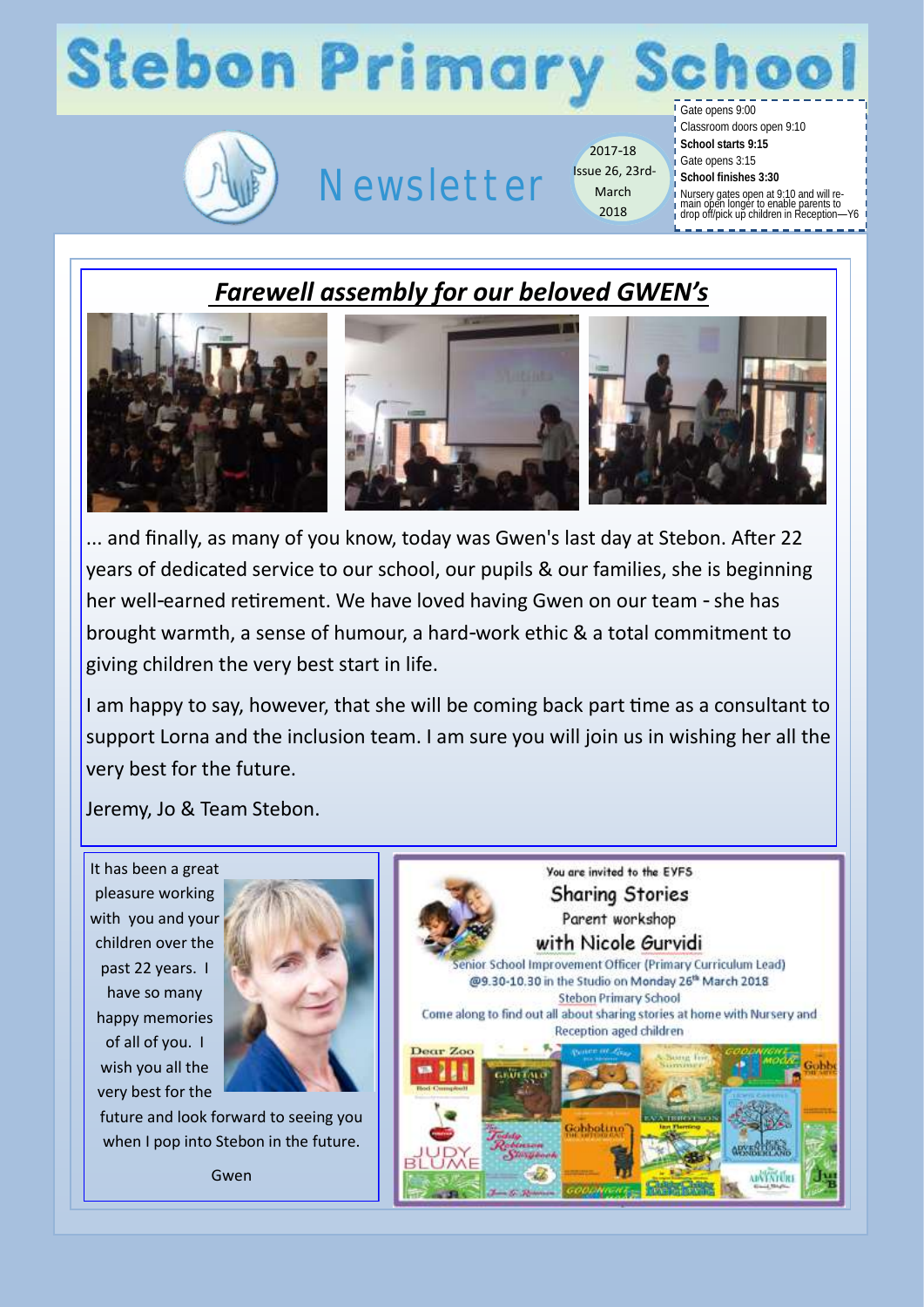# **Stebon Primary**



## Newsletter

2017-18 Issue 26, 23rd-March 2018

Gate opens 9:00

Classroom doors open 9:10

- **School starts 9:15**
- Gate opens 3:15 **School finishes 3:30**
	-
- Nursery gates open at 9:10 and will re-main open longer to enable parents to drop off/pick up children in Reception—Y6
- 

### *Collaborative work Art work*

On Thursday, Y3 children took part in series of workshop at the Spotlight Youth Centre to celebrate the collaboration between the schools in Poplar and the Bow Arts centre. They created spectacular collages inspired by artwork of Salvador Dali but the highlight of the afternoon was when Y5 pupils taught them how to create their own animations using the Stop Motion App. They had so much fun!



#### *Visit from the London Fire Brigade*

Year 2 and year 5 had a visit from a firefighter this week. They learnt about how



to stay safe in a fire and how to help their families stay safe too.

*SHINE Saturday School @ Stebon* has had a fantastic Spring term discovering our talents!

We've been on an outdoor adventure day, ice -skating trips, cooking pancakes on the fire outside, experimenting with dry ice, learning street dance, getting to grips with all sorts of racquet sports, singing, cooking, designing and creating an original animation using charcoal and our imaginations...And this Saturday is our last week!

If you'd like to come and celebrate our achievements, please join us for our talent show at 1.30 at Stebon Primary.



#### *Thrilling Thursday—year 3*

Y3 children had their first Thrilling Thursday morning with their parents. We had so much fun learning about importance of reading at home every day. We discovered some strategies to help children understand and summarise stories, and then simply enjoyed cosy reading time! Thank you to all the parents who attended and also helped with art activities to prepare our classroom for next term!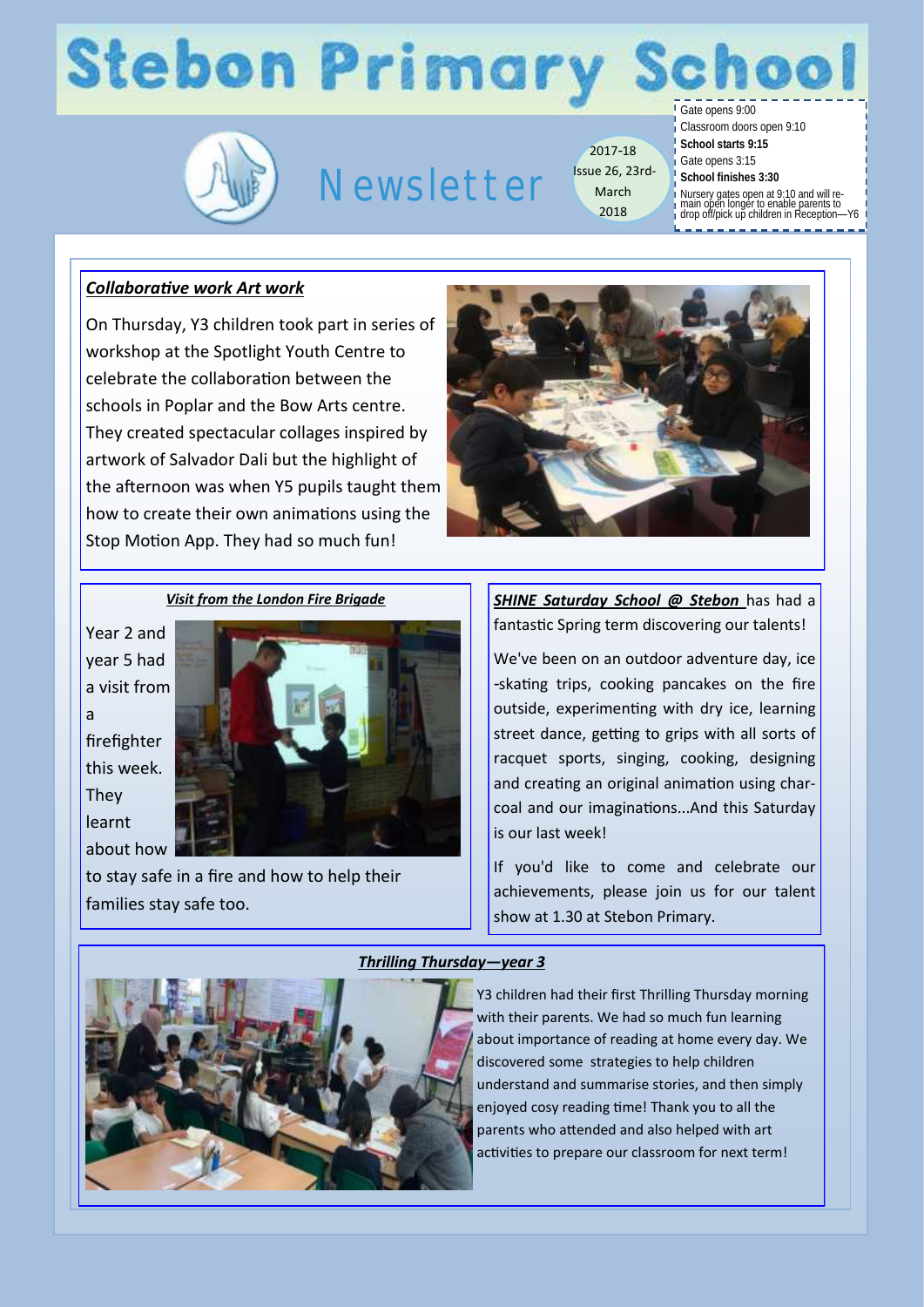# **Stebon Primary S**



## Newsletter

2017-18 Issue 26, 23rd-March 2018

hool Gate opens 9:00

Classroom doors open 9:10

- **School starts 9:15**
- Gate opens 3:15
- **School finishes 3:30**
- Nursery gates open at 9:10 and will re-main open longer to enable parents to drop off/pick up children in Reception—Y6
- 

Last week we celebrated Science Week in style.

We transformed the once mud patch into the start of a beautiful garden.

Family Science saw teams of families hunting down different types of wildlife. The lunch time lab allowed children to experiment with sand and water. We even fitted in a birthday party for the guinea pigs who have now been with us for 1 year!

Thank you to everyone who took part. Keep an eye on the garden as it continues to grow. We will be picking a winning name and wall design soon!







## *Experiments in Joy Adamson class*

Joy Adamson class experimented with electricity! They created simple circuits to power their own gadgets, then drew diagrams of how the circuits functioned.



*Matilda at Stebon Primary School*

On Tuesday 27th March at 2.30 pm Year 2 and 3 will be performing their amazing adaptation of Matilda the Musical. Please come



and see your wonderful children sing and perform, they've worked so hard - it's not to be missed!